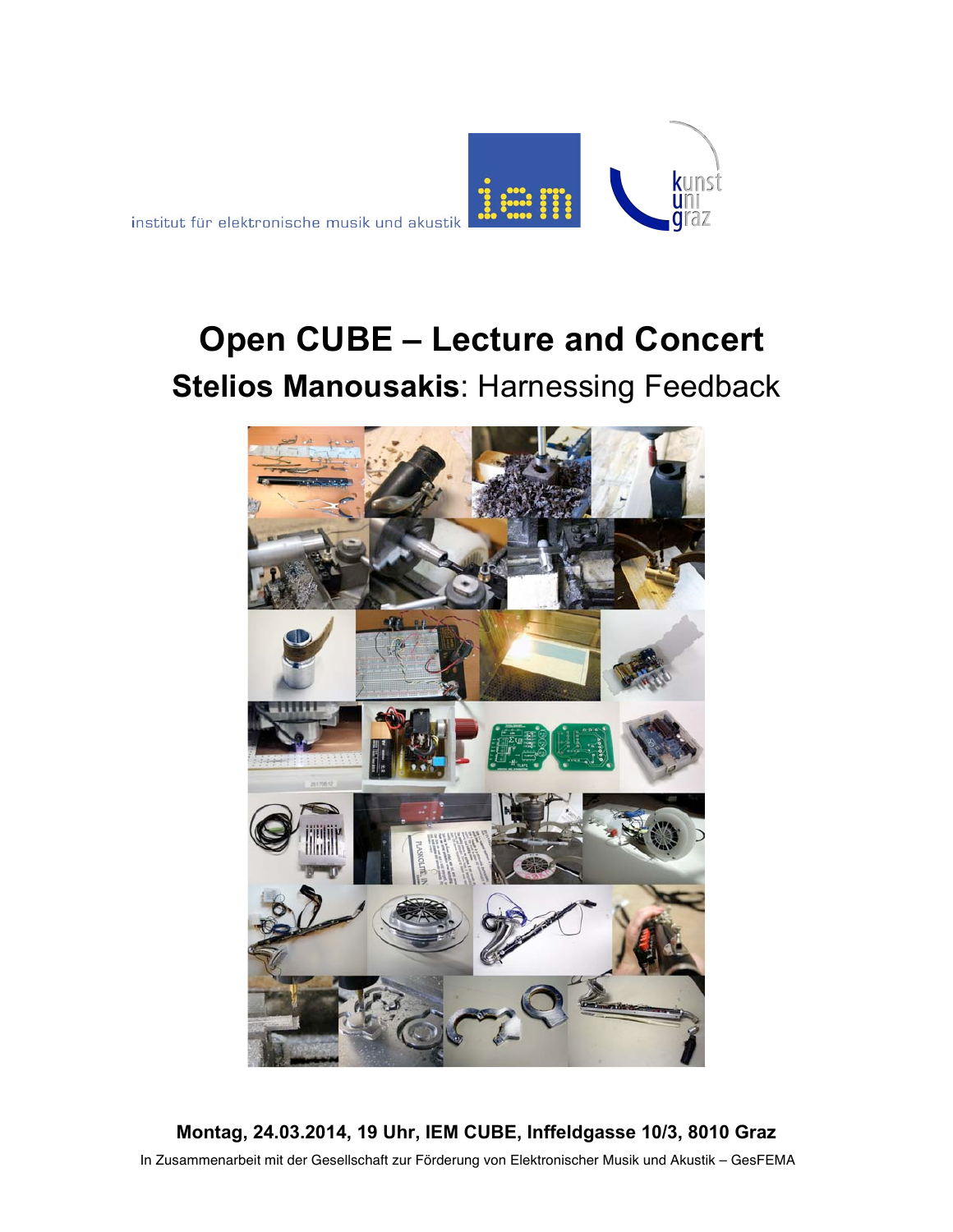# **Harnessing Feedback**

Lecture (19h), concert (20h)

A lecture on feedback, musical cybernetics and composing with systems, followed by a concert with 3 feedback-based / cybernetic compositions by Stelios Manousakis; each piece is part of a different cycle of works, exploring feedback in a different type of system (analog electronic, hybrid acoustic, digital).

# **PROGRAM**

| <b>Involuntary Cognition Faction</b>                                   | (2011/13) | 6'33" |
|------------------------------------------------------------------------|-----------|-------|
| For voltage-controlled analog electronics                              |           |       |
|                                                                        |           |       |
| Palpebla Resonoj #1                                                    | (2013)    | 20    |
| For feedback-augmented alto clarinet and real-time computer processing |           |       |
|                                                                        |           |       |
| Fantasia On A Single Number                                            | (2009)    | 25'   |
| For digital feedback (live electronics)                                |           |       |

# **PROGRAM NOTES**

### **Involuntary Cognition Faction**

#### *Stelios Manousakis: composition, patches, in-studio performance*

In 2011, I had a 2-week residency at the Insitute of Sonology's voltage-controlled studio in the Hague – a modular studio filled with various off-the-shelf and handmade devices made from the 1960s until now. One can control the studio via MIDI, but I decided to avoid using a computer. Instead I chose to treat the studio as a room-sized cybernetic instrument for live perfomance; to this extent, I designed several complex feedback-based patches in the course of the residency. The recordings from these performances generated enough material for a 60-80 minute surround sound suite, which is yet to be finished.

In 2013, I was asked to participate with a work in a project on 'sound as weapon', involving sonic artists, scholars and visual artists, partially inspired by Steve Goodman's book '*Sonic Warfare: Sound, Affect, and the Ecology of Fear'*. The result will be a series of one-sided 45" vinyls, with each piece accompanied by an essay. For this, I chose to re-work a section of the suite, working in stereo, and giving it an ending that turned it into a short standalone piece that can fit in a 45" vinyl, while making it fit best into my interpretation of the concept.

*Involuntary Cognition Faction* is at the same time rough and violent, but also pleasurable and – almost – catchy, shifting between extremes yet, hopefully, making the listener want more when it ends.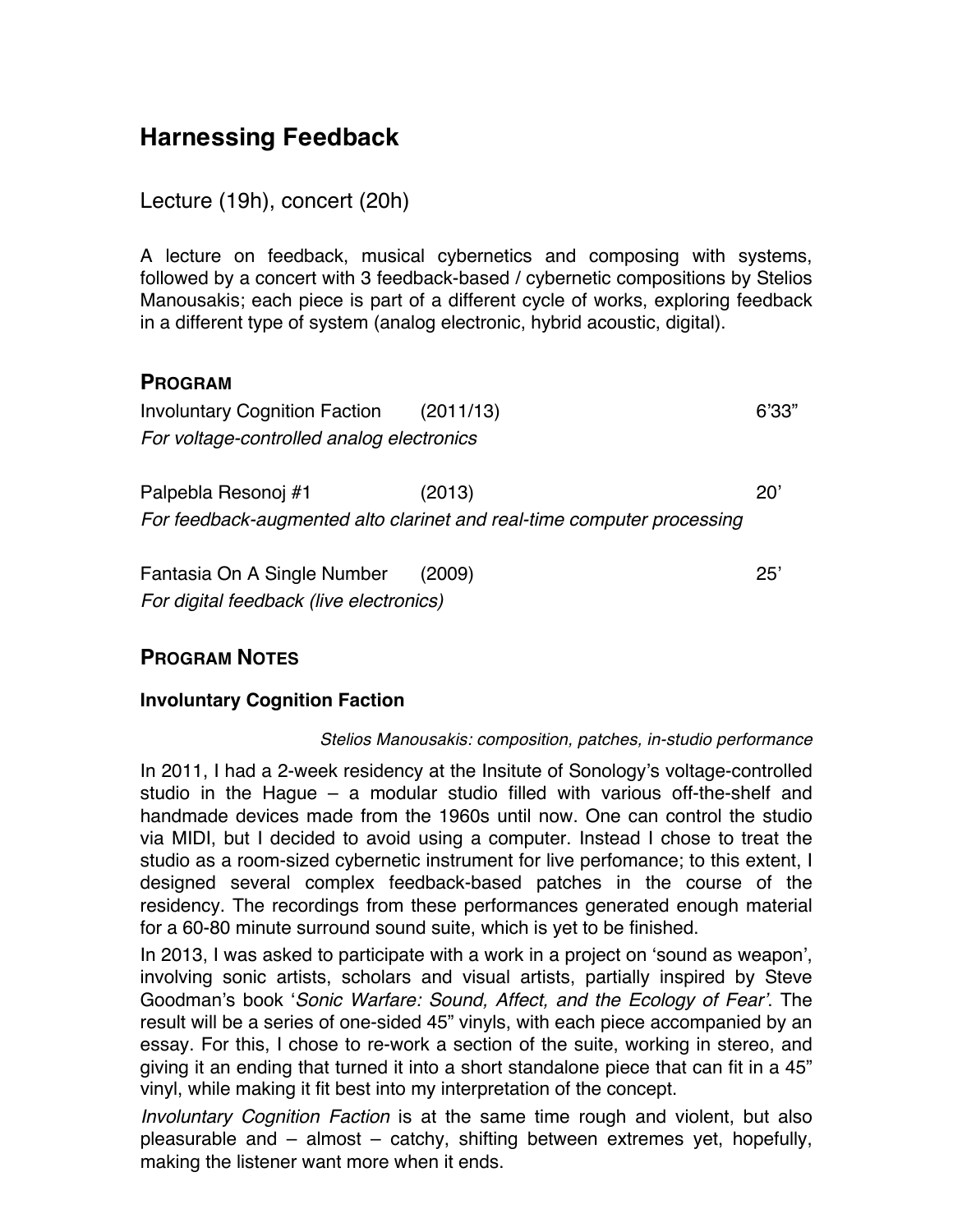## **Palpebla Resonoj #1**

#### *Stelios Manousakis: composition, programming, alto clarinet, electronics*

The piece *Palpebla Resonoj #1* is an open composition for feedback-augmented clarinet and real-time processing, taking its final form in performance. It explores hybrid acoustics through the resonances and dynamic behavior of a sonic chimera: a self-designed, self-constructed (and self-repaired) electro-acoustics alto clarinet, created from a 60+ year old, discarded instrument.

The clarinet is the central element of a compound hybrid sound synthesis system which involves acoustic, electric and digital sound paths, all interferring and interacting with one another. Its body is used at the same time as an acoustic instrument, an interactive acoustic filter, resonator and feedback chamber, a synthesis controller, and a sound diffuser.

The project forms part of long-term research in digital musical instrument design, sensing, haptics, acoustics, and non-standard digital sound synthesis and processing, and has gone through several iterations. Palpebla Resonoj #1 features a sensor-less version of the instrument, using audio analysis to control and modulate electronic processes purely through the sound generated inside the instrument.

http://modularbrains.net/palpeblaresonoj.html

# **Fantasia On A Single Number**

#### *Stelios Manousakis: composition, programming, live electronics*

*Fantasia On A Single Number* (pronounced /fantazía/) is both a live-set and an open composition. It takes its final form through live performance, growing from and expanding on the tradition of virtuosic, composed improvisation, transversing the continuum between these two poles (composition / improvisation). It is part of a cycle of works / suite titled Primeval Sonic Atoms, treating binary data as seeds for cosmogonic geneses, which will be released in 2014 by Inkilino Records. This project is a sonic exploration of the intrinsic nature of digital technology through the merging of vocabularies and approaches from different - often seemingly clashing - realms of electronic music: noise, no-input music and glitch, with electroacoustic composition, with improvisation, with the most vibrant underground hardcore tekno.

Fantasia On A Single Number is composed for a custom-built live-electronics instrument, designed as an open cybernetic system whose raw power the performer guides into states of equilibrium, oscillation, chaotic behavior, noise and silence. It is based on digital feedback, set in motion by the primeval atom of digital technology: a single bit, that draws from the guts of the machine an intense and visceral stream of bursts, rhythms, turbulences, drones and resonances. No other sound sources are used but hands-on, real-time manipulation of the bit's path within a synthetic space, thus revealing its emergent beauty as it creates and populates a constantly shifting digital universe out of nothing.